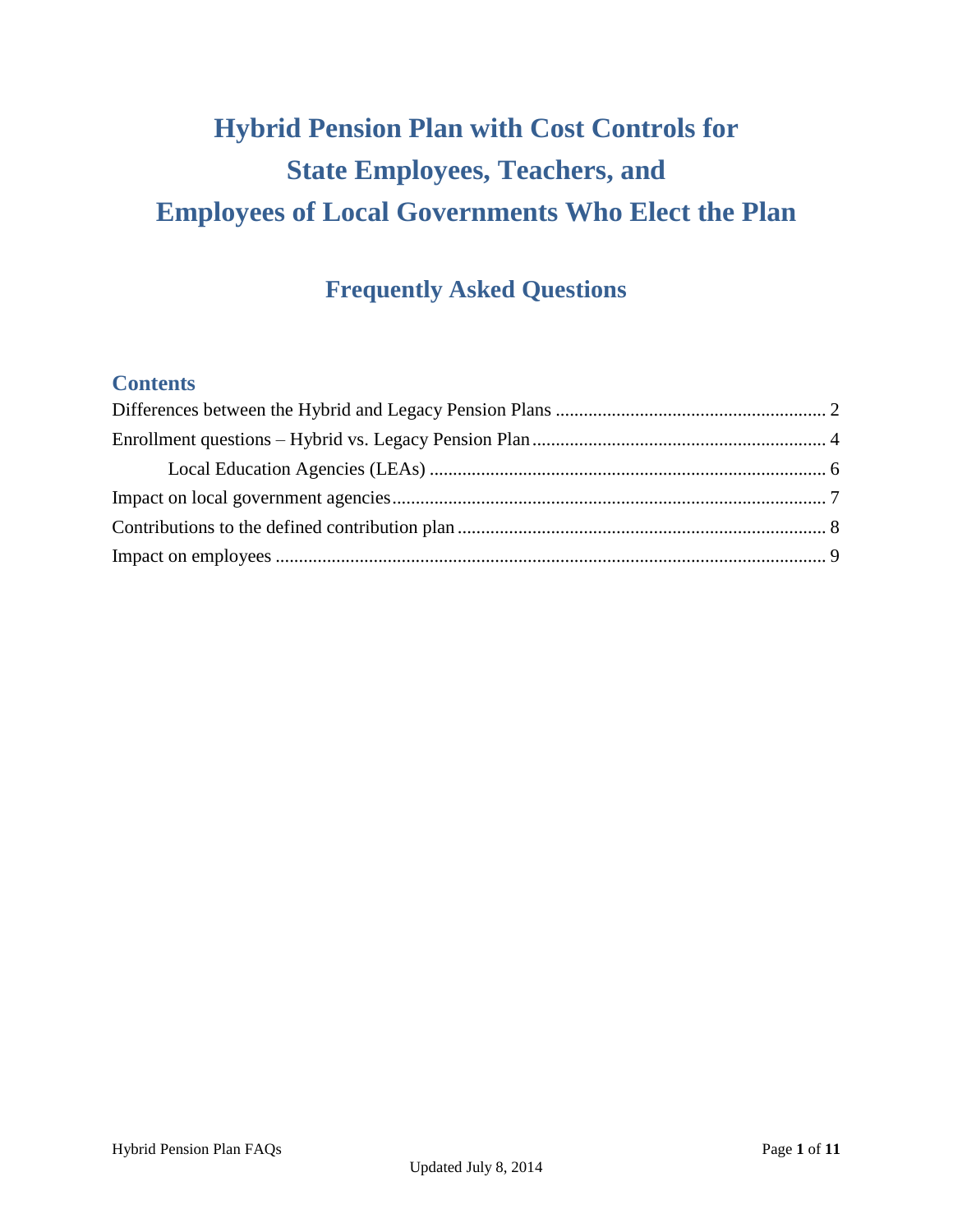### <span id="page-1-0"></span>**Differences between the Hybrid and Legacy Pension Plans**

### **Q: In summary, what are the differences between the Hybrid Pension Plan and the Legacy Pension Plan?**

**A:** The Hybrid Pension Plan has two components, a defined benefit plan and a defined contribution plan. The Hybrid Pension Plan increases the requirements for service and early retirement benefits. Previously, a member was eligible for a service retirement upon attaining age 60 and vested status or at any age upon attaining 30 years of service. A member must now attain age 65 and 5 years of creditable service or meet the rule of 90 (where age and years of service total 90). Previously, a member was eligible for early retirement benefits at age 55 with vested status. A member must now attain age 60 and 5 years of creditable service or meet the Rule of 80 (where age and years of service total 80). The benefit accrual factor is 1% under the Hybrid Pension Plan versus 1.5% under the Legacy Pension Plan. The benefits available to members of the general assembly, the attorney general and reporter, district attorney general, district public defender, and state judges were reduced proportionately to the reductions made to general employees. This question only details the differences as they relate to general employees and teachers. A summary of benefits for all groups are available on our website at [www.treasury.tn.gov/tcrs](http://www.treasury.tn.gov/tcrs) . Employers can verify in which plan an employee should be enrolled by navigating to the Download Member ID screen via Employer Self-Service and searching for the member within the Member Plan Search section of the screen.

#### **Q: What is the cost to the employee for the Hybrid Pension Plan?**

**A:** Employees will contribute 5% of salary to the defined benefit portion of the Hybrid Pension Plan and 2% of salary to the defined contribution portion of the plan. An employee may change the contribution to the defined contribution portion of the plan by filing a form with the defined contribution plan vendor.

#### **Q: What is the cost to the employer for the Hybrid Pension Plan?**

**A:** The total employer contribution for the Hybrid Pension Plan is capped at 9% of salary. Employers will contribute 4% of salary to the defined benefit portion of the plan and 5% of salary to the defined contribution portion of the plan for each employee covered by the plan. Due to the cost controls and unfunded liability controls, the allocation of the total employer contribution of 9% between the defined benefit portion and defined contribution portion of the plan may change.

### **Q: If I terminate employment, am I able to refund my account balance from the Hybrid Pension Plan?**

**A:** Yes. You may elect to receive a refund from the defined benefit portion of the plan from TCRS. You will receive the contributions you made to the defined benefit portion of the plan plus interest credited to your account. You can contact the third party administrator to obtain your account balance from the defined contribution portion of the plan. You will receive the contribution you made, the employer contributions made on your behalf, plus any earnings on your account.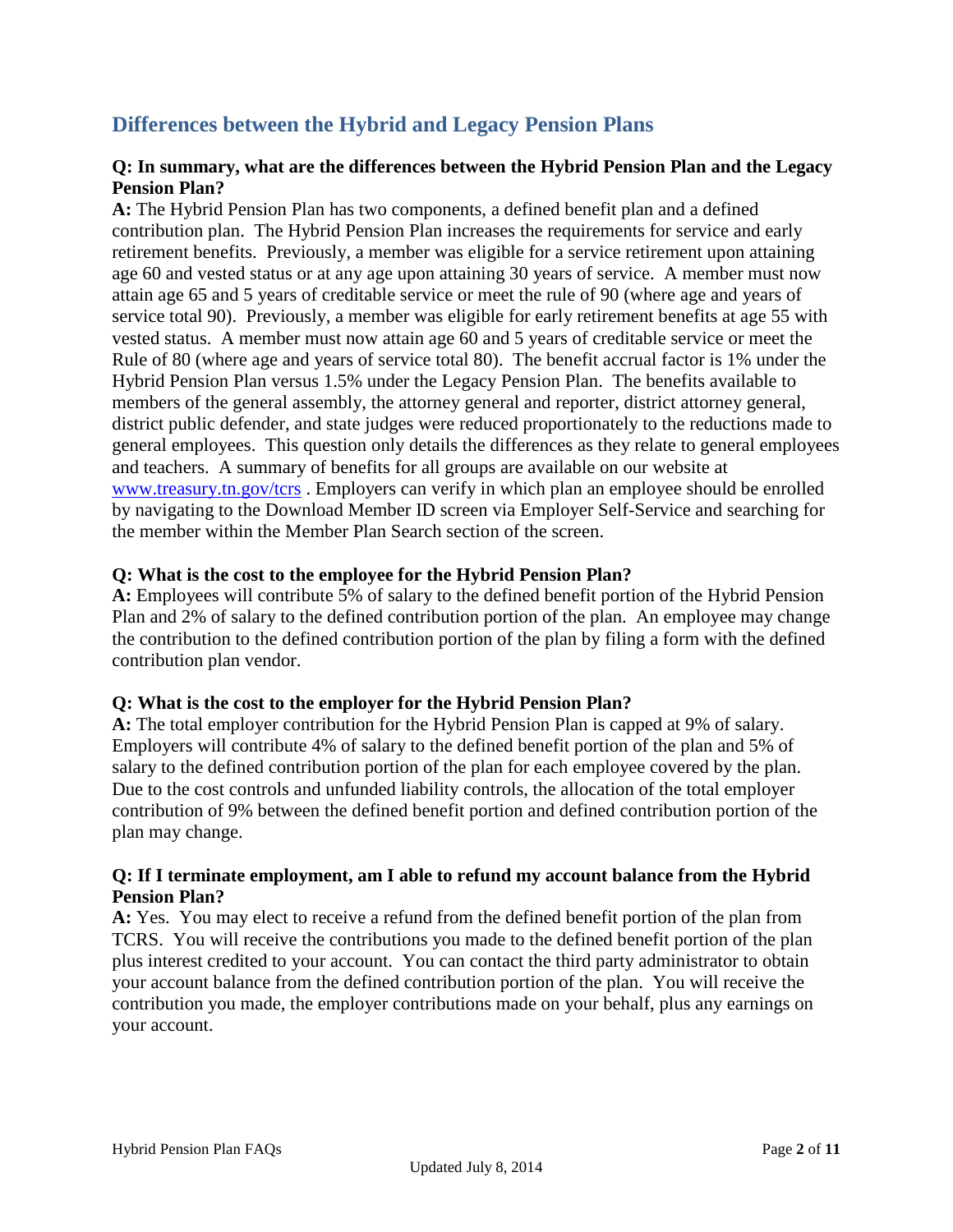### **Q: How does service in multiple plans affect an employee's pension benefit?**

**A:** TCRS is a consolidated plan, thus service with all employers count toward vesting and eligibility for retirement. However, the various plans have different retirement eligibility and calculation criteria. Separate benefits will be calculated on the service and combined for a monthly pension amount.

### **Q: What if I meet the retirement eligibility criteria for one plan, but not the other?**

**A:** In the case where you met the criteria for a normal retirement benefit in one plan and have met the criteria for an early retirement benefit in the other plan, the benefits will be calculated separately; one benefit will be an unreduced value, while the other benefit will be reduced by an actuarial factor due to early retirement. If you meet the criteria for retirement under one plan, but not the other (such as age), you will not be eligible to draw a benefit on that service until you meet the eligibility for retirement.

### **Q: What are the vesting requirements under the Hybrid Pension Plan for State Employees and Teachers?**

**A**: For all members of the Hybrid Pension Plan (except for the attorney general and reporter, a district attorney general, district public defender, a state judge, or a member of the Tennessee General Assembly), vesting is after 5 years of membership service. For the attorney general and reporter, a district attorney general, district public defender, or as a state judge, vesting is after 8 years of membership service. General Assembly members vest after 4 years of membership service. A vested member is one who has accrued enough years of service to receive a retirement benefit once all eligibility requirements are met.

### **Q: What are the eligibility criteria and calculations for disability benefits under the Hybrid Pension Plan?**

**A**: The same eligibility criteria are used to determine whether a member is eligible for disability retirement benefits, regardless of whether the member participates in the Hybrid Pension Plan or the Legacy Pension Plan. A member's service will be projected to age 60 or 20 years of service, whichever comes first. The benefit formula will use the 1% accrual factor for disability retirement calculations under the Hybrid Pension Plan.

### **Q: What are the eligibility criteria and calculations for death benefits under the Hybrid Pension Plan?**

<span id="page-2-0"></span>**A**: The same eligibility criteria are used to determine whether a member's beneficiary is eligible for death benefits, regardless of whether the member participates in the Hybrid Pension Plan or the Legacy Pension Plan. Any death benefits payable to a member's spouse under the Hybrid Pension Plan will be reduced by an actuarial factor (as opposed to the 0.4% reduction applied under the Legacy Pension Plan).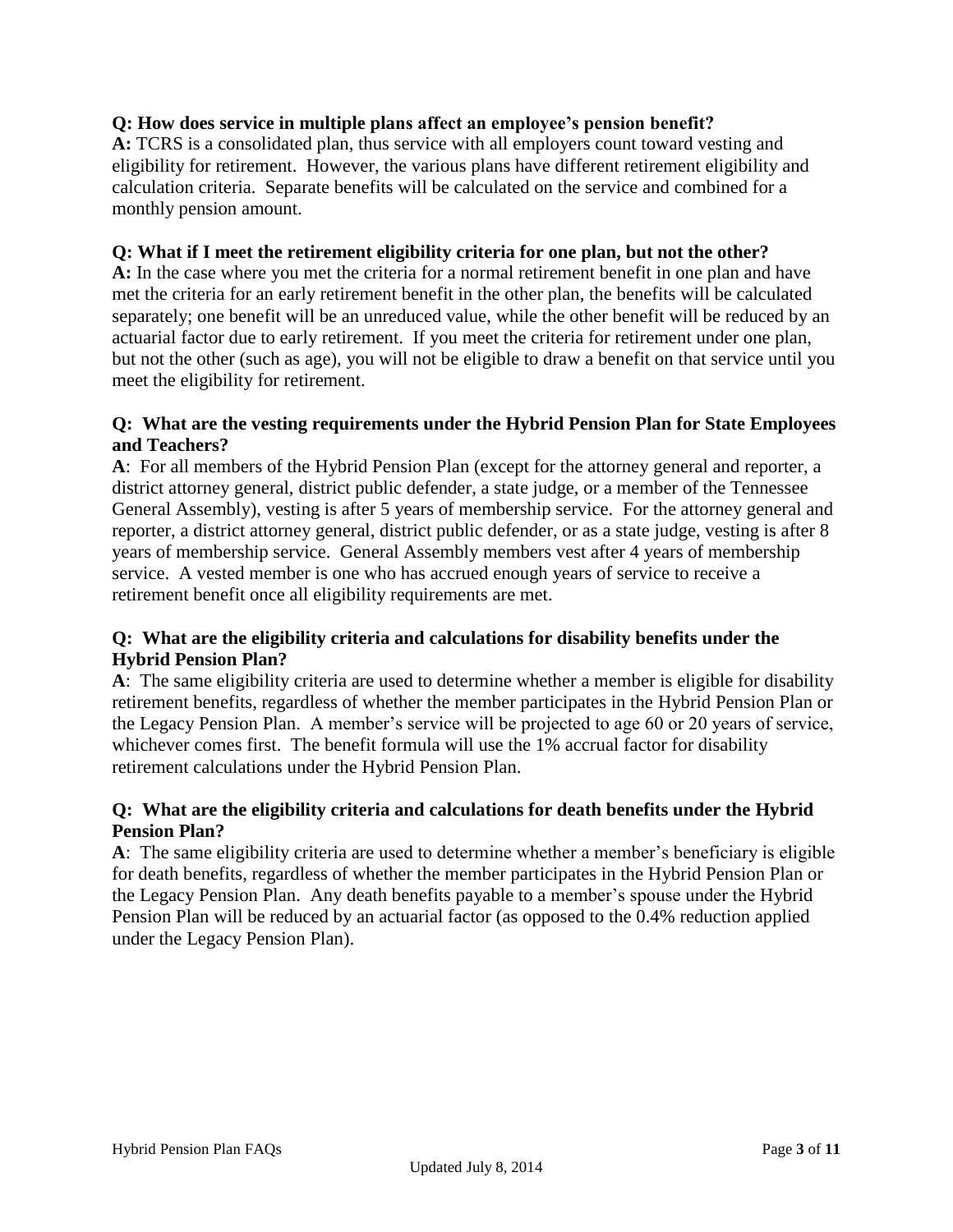### **Enrollment questions – Hybrid vs. Legacy Pension Plan**

### **Q: As an employer, how will I know whether to enroll an employee in the Legacy Pension Plan or the Hybrid Pension Plan?**

**A:** The employer will need to ask the employee at hire whether the employee has ever been a TCRS member. Once the employer submits the monthly file to TCRS, Concord will determine whether the member is enrolled in the correct plan. If the member is enrolled in the incorrect plan, an error will be generated for the employer to correct.

### **Q: If I am covered by the Legacy Pension Plan as a teacher or state employee, under what circumstances will I be enrolled in the Hybrid Pension Plan?**

**A:** The Hybrid Pension Plan only applies to state employees, higher education employees, and public school teachers who meet all of the following: (i) hired as a state employee, higher education employee, or teacher after June 30, 2014 and (ii) who have not maintained membership in the TCRS Legacy Pension Plan based on previous service as a state employee, higher education employee, or teacher prior to July 1, 2014. A member that refunds all contributions or leaves employment prior to attaining vested status and remains out of service with a TCRS covered employer for seven (7) consecutive years loses membership and would be covered by the Hybrid Pension Plan upon returning to covered TCRS employment.

### **Q: A TCRS member employed by a local government is hired as a state employee or teacher on or after July 1, 2014 (the member has never been a state employee or teacher). Which Pension Plan is the employee to be enrolled, Hybrid or Legacy?**

**A:** The employee will be enrolled in the state/teacher Hybrid Pension Plan on a prospective basis. The service earned in the Legacy Pension Plan as a local government employee will remain unchanged.All service earned in TCRS plans count towards vesting requirements and the average final compensation is the highest five consecutive years under all plans.

### **Q: A state agency hires a former teacher (covered by the Legacy Pension Plan) after July 1, 2014 (the teacher has never been employed by the state and the teacher has not taken a refund of the teacher's accumulated contributions from TCRS). Which Pension Plan is the employee to be enrolled, Hybrid or Legacy?**

**A:** The employee will continue participating in the Legacy Pension Plan.

### **Q: If I opted into the Optional Retirement Plan (ORP) instead of TCRS, when I become eligible for the ORP transfer, which plan will I transfer into?**

**A:** Employees whose membership date in the ORP is prior to July 1, 2014 will be eligible to transfer their membership to the TCRS Legacy Pension Plan. Employees whose membership date in the ORP is after June 30, 2014 will be eligible to transfer their membership to the TCRS Hybrid Pension Plan.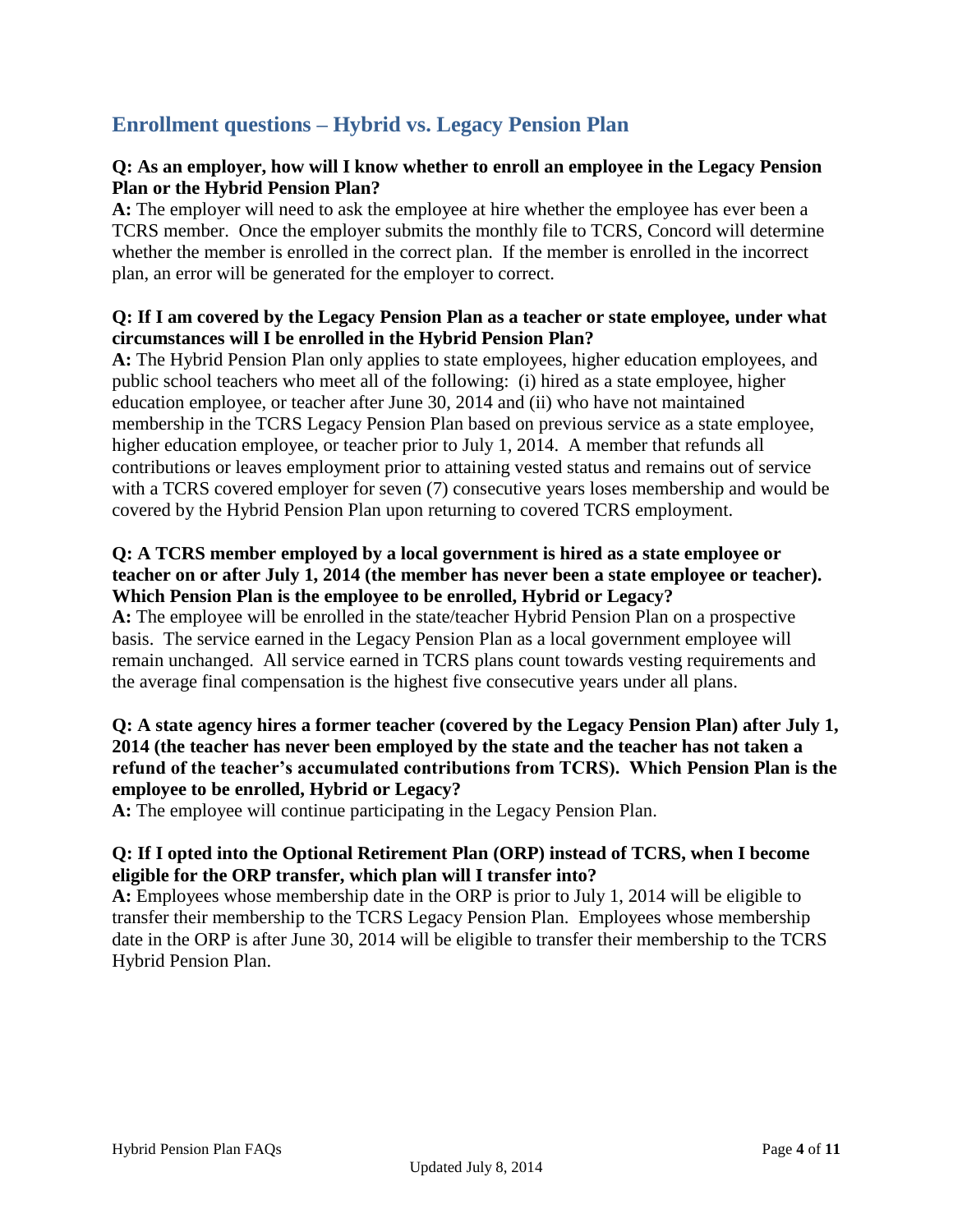### **Q: A general assembly member is elected to office prior to July 1, 2014 and elects not to participate in TCRS. The same general assembly member is re-elected after July 1, 2014 and elects to participate in TCRS. In which plan would the member be enrolled, the Legacy or Hybrid Pension Plan?**

**A:** The general assembly member would be enrolled in the Hybrid Pension Plan. By electing not to participate in TCRS originally, the general assembly member was never covered by TCRS.

### **Q: A part-time state employee is hired prior to July 1, 2014 and elects not to participate in TCRS. The employee becomes a full-time state employee after July 1, 2014 and is mandatorily covered by TCRS. In which plan would the employee be enrolled, the Legacy or Hybrid Pension Plan?**

**A:** The employee would be enrolled in the Hybrid Pension Plan. By electing not to participate in TCRS as a part-time employee, the employee was never covered by TCRS.

**Q: A state employee participating in the TCRS Legacy Pension Plan terminates employment before attaining vesting status and remains out of service for seven consecutive years thereby losing membership and forfeiting the service. The employee returns to service as a state employee or teacher after July 1, 2014 and wants to re-establish the previous service forfeited as a result of losing membership in the Legacy Pension Plan. In which plan will the previously forfeited service be established, the Legacy Pension Plan or the Hybrid Pension Plan?**

**A**: The member will establish the previously forfeited service in the Hybrid Pension Plan by making the appropriate payment to TCRS.

### **Q: How will agencies know if an employee has lost membership?**

**A**: TCRS encourages agencies to ask employees upon hire whether they have been a member of TCRS and previously refunded or lost membership. Concord will also provide a Member Plan Search screen that will enable agencies to inquire by SSN and will indicate the plan in which the member should be enrolled. In addition, an employer's report will be verified by Concord and if an employee is enrolled in the wrong plan, the employer will be notified.

### **Q: Are pre-k teachers affected by the Hybrid Pension Plan?**

**A**: In order to determine if a member meets the definition of a teacher and should be enrolled in the Hybrid Pension Plan after July 1, 2014, please refer to the teacher definition as set forth in T.C.A. § 8-34-101(46).

### **Q: If an employee retired under the Legacy Pension Plan, suspends his/her benefit, and returns to work full-time, under which plan should the employee be enrolled?**

<span id="page-4-0"></span>**A**: The member has not lost membership. Therefore, the employee should be enrolled in the Legacy Pension Plan.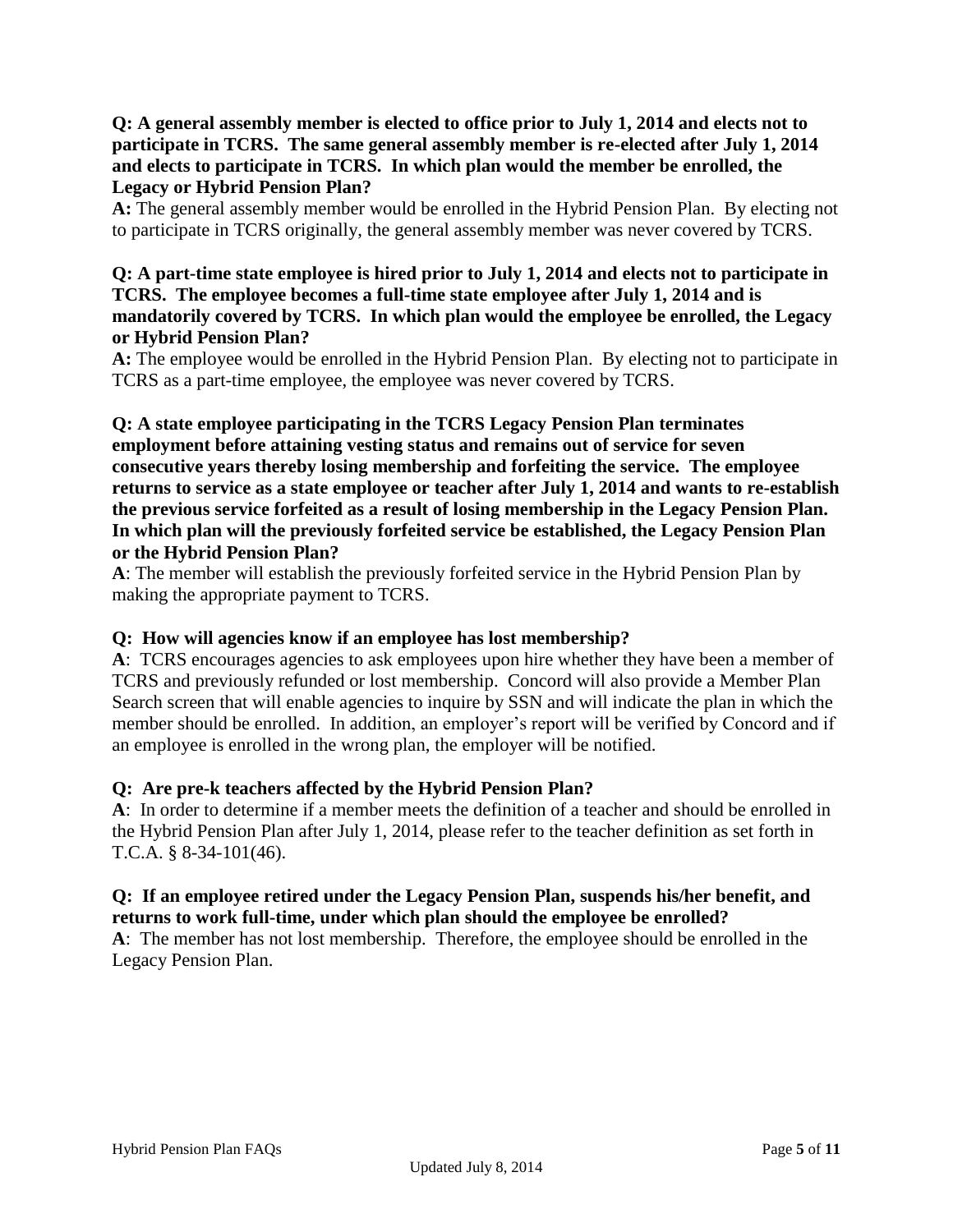### **Local Education Agencies (LEAs)**

**Q: A local education agency (LEA) covers its support staff (non-teachers) in the Legacy Pension Plan. On or after July 1, 2014, the LEA hires an employee that was previously a support staff employee covered in the Legacy Pension Plan as a teacher. Which Pension Plan is this employee to be enrolled, Hybrid or Legacy?**

**A:** The employee will be enrolled in the state/teacher Hybrid Pension Plan on a prospective basis.

**Q: An LEA hires a state employee as a teacher (covered by the Legacy Pension Plan) after July 1, 2014 (the state employee has never been employed by the LEA). Which Pension Plan is the employee to be enrolled, Hybrid or Legacy?**

**A:** The employee will continue participating in the Legacy Pension Plan.

**Q: A teacher hired after July 1, 2014 who has never been a TCRS member will be enrolled in the Hybrid Pension Plan. The LEA covers non-teachers in the Legacy TCRS plan. If the teacher also works as a support staff for the LEA (e.g. bus driver, coach, etc.), how would the service as a teacher and as support staff bus driver be reported to TCRS? A:** The service and salary earned as a teacher would be reported to TCRS under the Hybrid Pension Plan. The service and salary earned in a support staff role would be reported under the Legacy Pension Plan. The service would be allocated between the teaching service and support staff role service based on the salaries reported.

### **Q: If a person is hired in June, but does not begin instruction until after July 1, 2014 and has never been covered by the Legacy Pension Plan, is this person to be enrolled in the Hybrid Pension Plan or Legacy Pension Plan?**

**A:** Hybrid Pension Plan. The pertinent date is the date the individual begins rendering services to the employer. Until then, the individual is not eligible to participate in any TCRS plan. *See*, Rule 1700-3-1-.22 of the *Official Rules and Regulations of the State of Tennessee*, which provides that "(t)he membership of an employee in the retirement system shall be effective as of the first date for which employee or employer contributions are made for service rendered by the employee, provided such contributions are not later withdrawn". *See also*, Tennessee Code Annotated, Section 8-36-903(a), which provides in pertinent part that "(n)otwithstanding any other law to the contrary and except as provided in this section, any person otherwise eligible to participate in the retirement system who **enters service as a** state employee or **teacher** on or after July 1, 2014, shall participate in the Hybrid Pension Plan established under this part". The term "service" is defined in Tennessee Code Annotated, Section 8-34-101(36) to mean "**service as a** general employee, **a teacher**, a state police officer, a wildlife officer, a firefighter, a police officer, a state judge, a county judge, an attorney general, a commissioner or a county official **which is paid for by an employer** ...."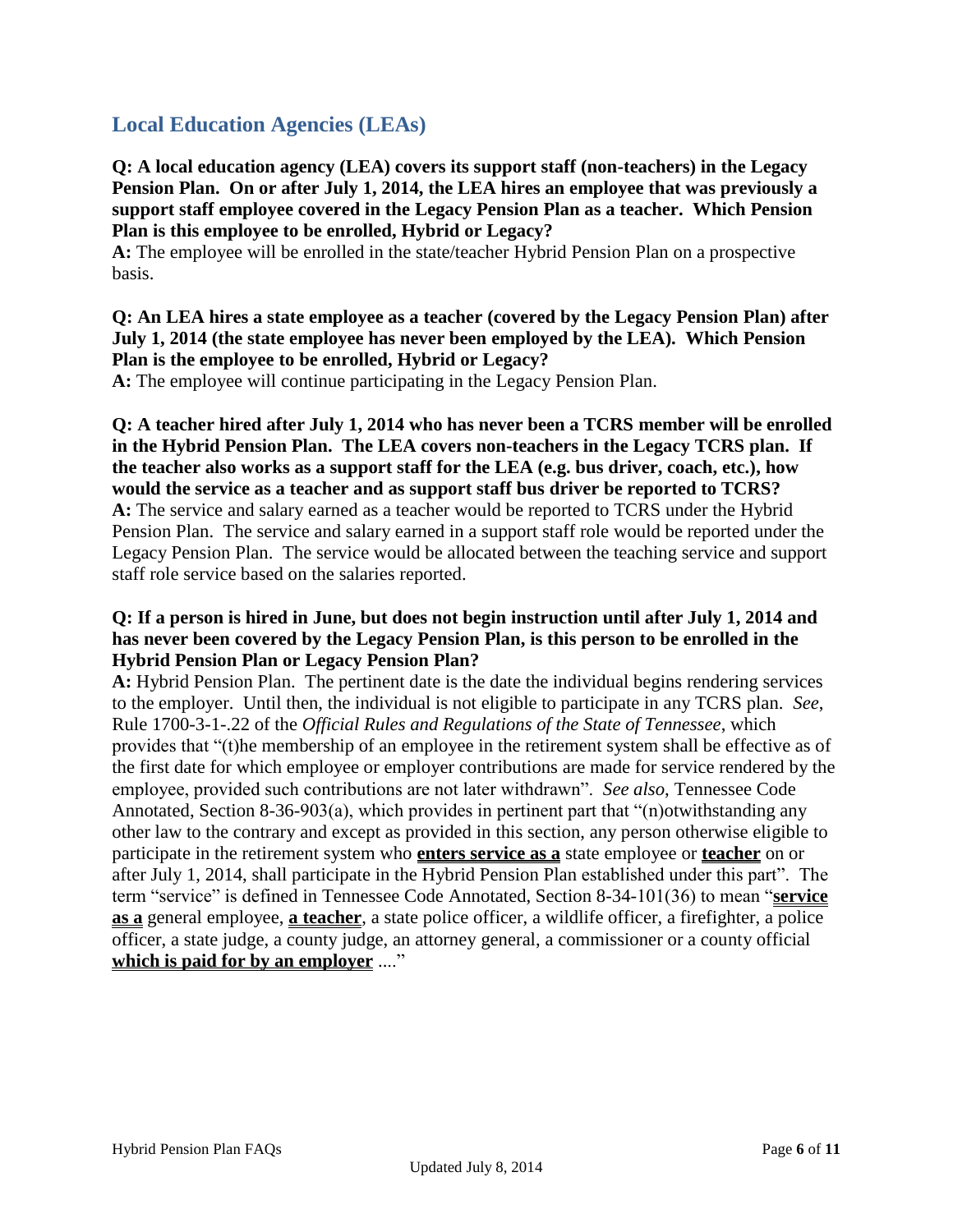**Q: If an LEA has adopted a plan (Hybrid) with the governing body's approval and the governing body has the Legacy Pension Plan, which plan will an employee join if he/she moves from the LEA (Hybrid) to the LG (Legacy)? What about vice versa? A:** Under the above scenario, if the employee (is hired) by the local government in a non-LEA

position, the employee will be enrolled in the Legacy Pension Plan. If the employee (is hired) by the LEA in an LEA position, the employee will be enrolled in the Hybrid Pension Plan. Reason: With the passage of Tennessee Code Annotated, Section 8-35-201(f), if an LEA participates separately from the local government with which it is associated, then the LEA is considered a separate employer from that local government for TCRS purposes.

### **Q: A state employee or teacher covered by the TCRS Legacy Pension Plan leaves employment with the state or LEA and goes to work for a political subdivision participating in TCRS. The employee returns to employment as a state employee or teacher after July 1, 2014. What plan is the member enrolled in upon returning to employment?**

**A:** If the member maintains membership in the Legacy Pension Plan, the employee will be covered by the Legacy Pension Plan upon returning to service as a state employee or teacher.

**Q: A teacher participates in the TCRS Legacy Pension Plan. At termination of employment, the teacher takes a refund of his/her account balance. The teacher returns after July 1, 2014 and participates in the TCRS Hybrid Pension Plan. The teacher wants to re-establish the previously refunded service. In which plan will the previously refunded service be established, the Legacy Pension Plan or the Hybrid Pension Plan? A**: The member will establish the previously refunded service in the Hybrid Pension Plan after making the appropriate payment to TCRS.

**Q: If a participating interim teacher or full time substitute (serving during a maternity leave) is hired as a full time teacher after July 1, 2014, which plan are they under? A:** Interim or full-time substitutes are part-time employees that have optional membership. If the interim or full-time substitute elected to participate in TCRS prior to July 1, 2014 and maintained membership in TCRS, then when hired as a full-time teacher they would be in the Legacy Pension Plan.

### <span id="page-6-0"></span>**Impact on local government agencies**

### **Q: Are local government employers participating in TCRS impacted by the new Hybrid Pension Plan for state employees and teachers?**

**A:** No. Employees of local governments participating in TCRS will continue to participate in the retirement plan adopted by the local government. Local government agencies are only impacted by the Hybrid Pension Plan if the local government's governing body chooses to adopt the Plan by way of resolution.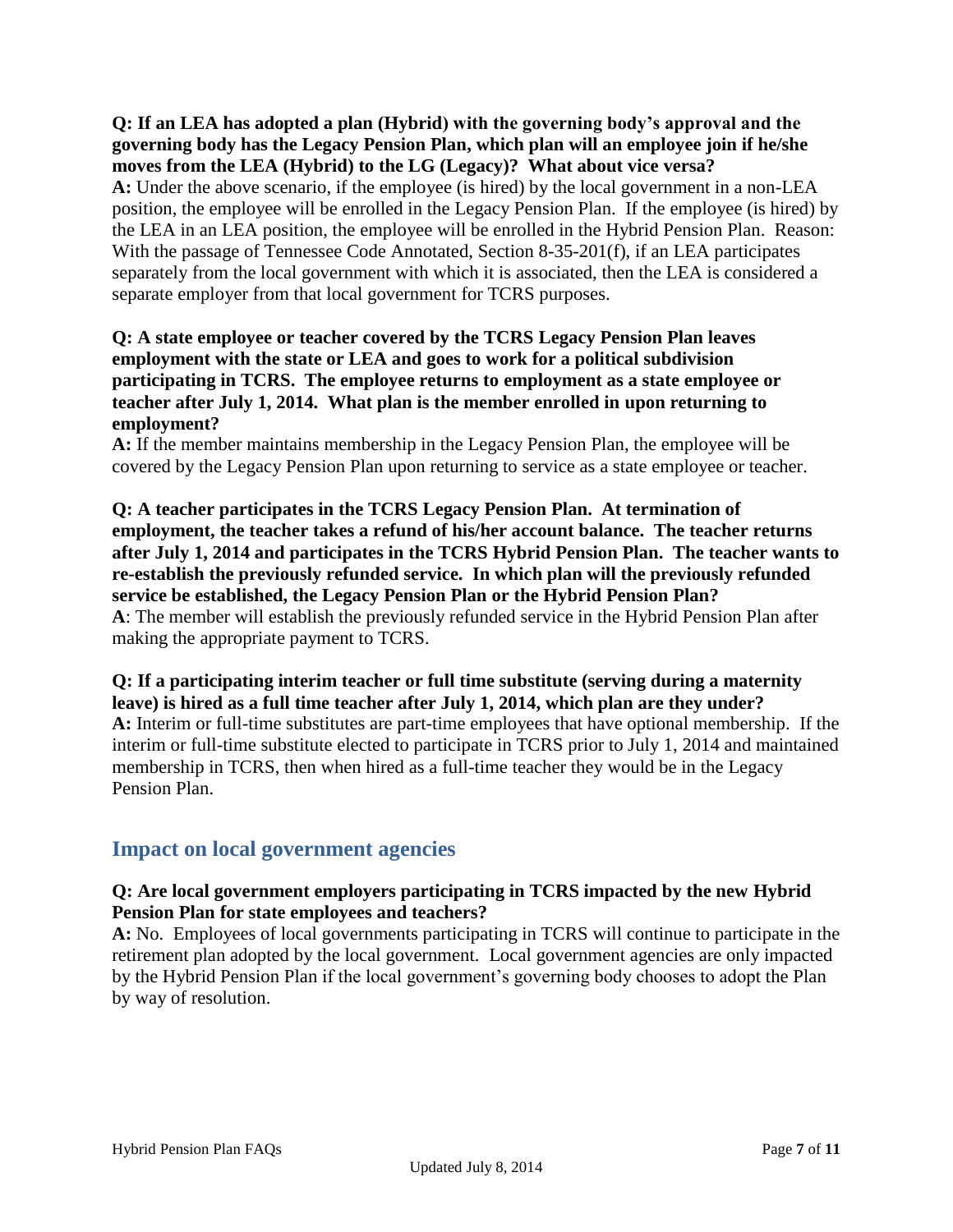**Q: A local government employee changes employment to a different local government employer participating in TCRS. The two local government employers offer different plans (one Legacy, the other one of the alternative plans and/or state Hybrid Pension Plan). At the new employer, is the employee covered by the plan in effect with the new local government employer or the plan of the previous employer?**

A: The employee is covered by the plan in effect with the new local government employer on a prospective basis.

**Q: A local government employee became a member of the Legacy Pension Plan on or before June 30, 2012 (plan adopted by the employer) and later leaves employment with the employer. The employee does not take a refund of the employee's accumulated contributions from TCRS. A few years later, the employee returns to employment with the same local government, but the local government employer has now changed to the state/teacher Hybrid Pension Plan. Which Pension Plan is the employee to be enrolled, Hybrid or Legacy?**

**A:** The employee will remain in the Legacy Pension Plan.

**Q: A local government employee became a member of the Legacy Pension Plan on or after July 1, 2012 (plan adopted by the employer) and later leaves employment with the employer. The employee does not take a refund of the employee's accumulated contributions from TCRS. A few years later, the employee returns to employment with the same local government, but the local government employer has now changed to the state/teacher Hybrid Pension Plan. Which Pension Plan is the employee to be enrolled, Hybrid or Legacy?**

**A:** The employee will be enrolled in the state/teacher Hybrid Pension Plan on a prospective basis.

**Q: A local government employee became a member of the Legacy Pension Plan on or before June 30, 2012 (plan adopted by the employer) and later leaves employment with the employer. The employee takes a refund of the employee's accumulated contributions from TCRS. A few years later, the employee returns to employment with the same local government, but the local government employer has now changed to the state/teacher Hybrid Pension Plan. Which Pension Plan is the employee to be enrolled, Hybrid or Legacy?**

<span id="page-7-0"></span>**A:** The employee will be enrolled in the state/teacher Hybrid Pension Plan.

### **Contributions to the defined contribution plan**

**Q: If I am a Legacy Pension Plan member, may I voluntarily enroll in the 401(k) plan? A:** Yes. However, the employer will not contribute 5% of salary to the plan on your behalf.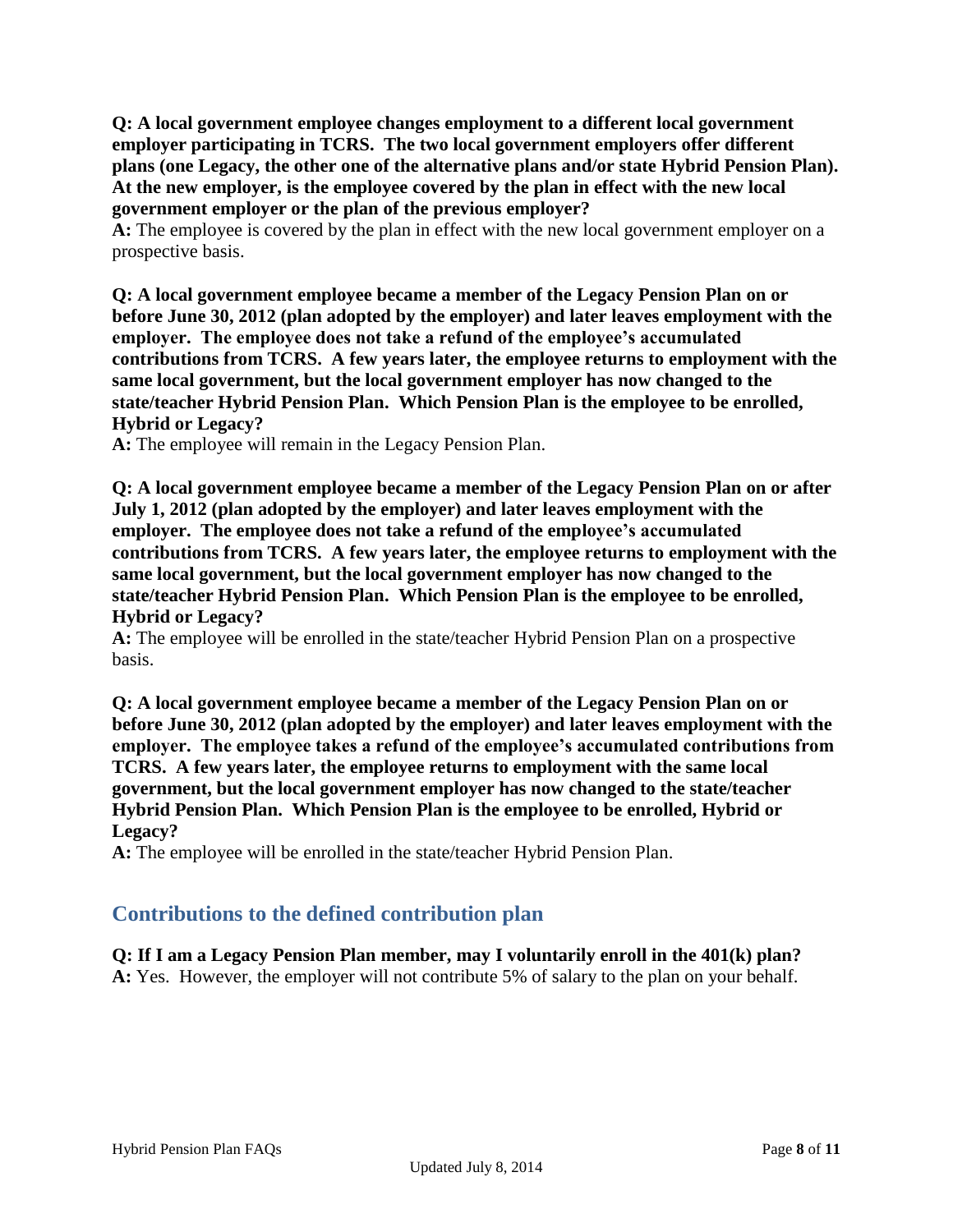### **Q: Who ensures that the employee contributions to the defined contribution plan is correct?**

**A:** An employee covered by the state/teacher Hybrid Pension Plan is auto-enrolled in the DC component of the Hybrid Pension Plan. The third party administrator (TPA) will be the deferral record keeper, meaning that all deferral changes will be made online or over the phone with them and not the employer (including changes from the auto-enrollment percentage). The TPA will then pass the elections to the employer. The TPA will keep up with the deferral amount the employee has elected but they will not keep up with how much 2% of salary is or if the employer doesn't send the correct amount.

### <span id="page-8-0"></span>**Impact on employees**

### **Q: What is the cost to the employee for the Hybrid Pension Plan?**

**A:** Employees will contribute 5% of salary to the defined benefit portion of the Hybrid Pension Plan and 2% of salary to the defined contribution portion of the plan. An employee may change the contribution to the defined contribution portion of the plan by filing a form with the defined contribution plan vendor.

### **Q: If I terminate employment, am I able to refund my account balance from the Hybrid Pension Plan?**

**A:** Yes. You may elect to receive a refund from the defined benefit portion of the plan from TCRS. You will receive the contributions you made to the defined benefit portion of the plan plus interest credited to your account. You can contact the third party administrator to obtain your account balance from the defined contribution portion of the plan. You will receive the contribution you made, the employer contributions made on your behalf, plus any earnings on your account.

#### **Q: How does service in multiple plans affect an employee's pension benefit?**

**A:** TCRS is a consolidated plan, thus service with all employers count toward vesting and eligibility for retirement. However, the various plans have different retirement eligibility and calculation criteria. Separate benefits will be calculated on the service and combined for a monthly pension amount.

#### **Q: What if I meet the retirement eligibility criteria for one plan, but not the other?**

**A:** If you meet the criteria for retirement under one plan, but not the other (such as age), you will be eligible to draw a benefit under the plan in which you have met the retirement eligibility requirements. However, you will not be eligible to draw a benefit under the other retirement plan until you have met the retirement eligibility requirements for that plan. Note: You cannot draw any retirement benefits under any TCRS plan until you have terminated all service covered by TCRS. In the case where you met the criteria for a normal retirement benefit in one plan and have met the criteria for an early retirement benefit in the other plan, the benefits will be calculated separately; one benefit will be an unreduced value, while the other benefit will be reduced by an actuarial factor due to early retirement.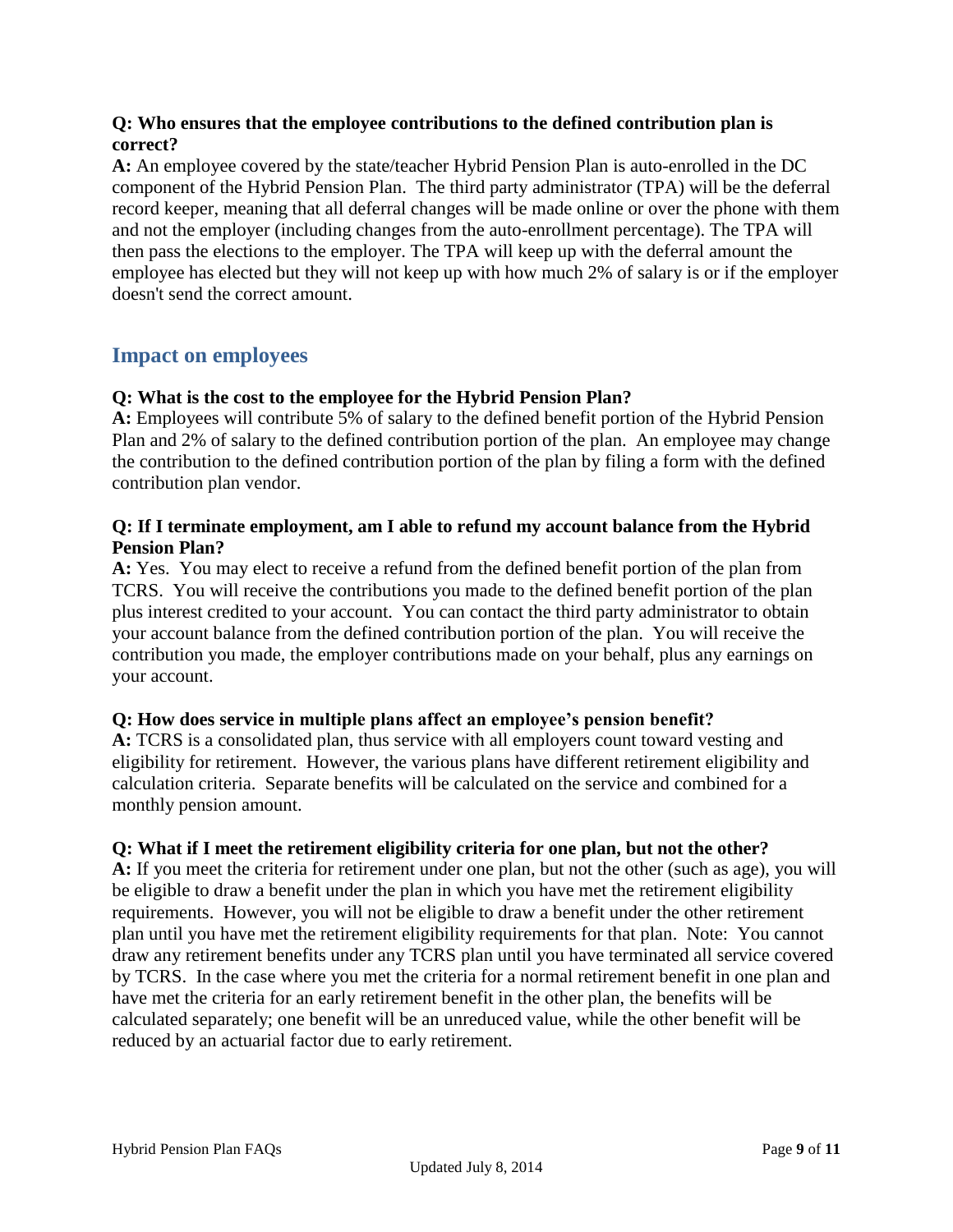### **Q: How does service in multiple plans affect an employee's pension benefit?**

**A**: TCRS is a consolidated plan, thus service with all employers count toward vesting and eligibility for retirement. However, the various plans have different retirement eligibility and calculation criteria. Separate benefits will be calculated on the service and combined for a monthly pension amount.

#### **Q: What if I meet the retirement eligibility criteria for one plan, but not the other?**

**A**: In the case where you met the criteria for a normal retirement benefit in one plan and have met the criteria for an early retirement benefit in the other plan, the benefits will be calculated separately; one benefit will be an unreduced value, while the other benefit will be reduced by an actuarial factor due to early retirement. If you meet the criteria for retirement under one plan, but not the other (such as age), you will not be eligible to draw a benefit on that service until you meet the eligibility for retirement.

### **Q: What are the vesting requirements under the Hybrid Pension Plan for State Employees and Teachers?**

**A**: For all members of the Hybrid Pension Plan (except for the attorney general and reporter, a district attorney general, district public defender, a state judge, or a member of the Tennessee General Assembly), vesting is after 5 years of membership service. For the attorney general and reporter, a district attorney general, district public defender, or as a state judge, vesting is after 8 years of membership service. General Assembly members vest after 4 years of membership service. A vested member is one who has accrued enough years of service to receive a retirement benefit once all eligibility requirements are met.

### **Q: Can an employee elect more than one beneficiary at retirement with the TCRS component of the Hybrid Pension Plan?**

**A**: Yes; once the systems used by TCRS are capable of administering multiple beneficiaries, employees can designate multiple beneficiaries at retirement for both the Legacy and Hybrid Pension Plans.

### **Q: What happens to a member's Legacy Pension Plan service when it's forfeited? Do you automatically refund the member's contributions, or does TCRS maintain them? What happens if the member doesn't have an account balance?**

**A**: TCRS will notify a non-vested member if the member is losing membership after a seven (7) year absence and if a refund is available due to the member having contributed employee contributions to the Legacy Pension Plan. If the member is eligible for a refund, the member must file an application with TCRS in order to obtain the refund of contributions. If an individual thereafter becomes a state employee, higher education employee, or a public school teacher after losing TCRS membership, the member will re-enter TCRS in the Hybrid Pension Plan. The member will be required to pay 5% employee contributions, plus interest, on the refunded service if the member wishes to purchase the prior service, regardless of whether the service was originally contributory or non-contributory service and regardless of whether the service was originally in the Legacy Pension Plan or the Hybrid Pension Plan. The service will be credited to the Hybrid Pension Plan.